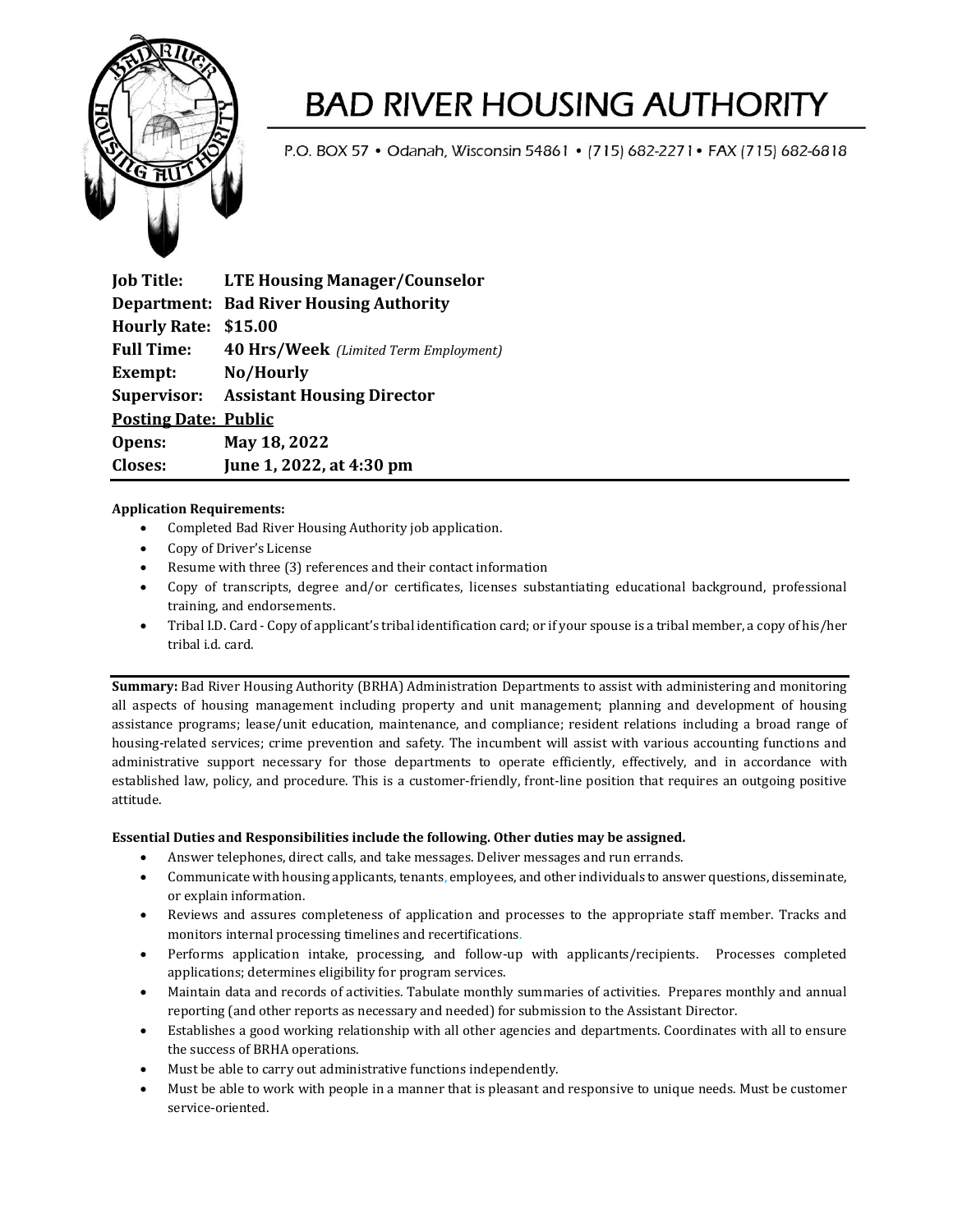

## **BAD RIVER HOUSING AUTHORITY**

P.O. BOX 57 . Odanah, Wisconsin 54861 . [715] 682-2271 . FAX [715] 682-6818

- Develop, organize, and maintain documents, and other data as assigned. Compile, copy, sort, and file records of office activities, business transactions, and other activities.
- Open, sort, and route incoming mail and prepare outgoing mail.
- Assist in completing, forwarding, and mailing contract documents, invoices, purchase orders, and other office correspondence as assigned.
- Type, format, proofread and edit written correspondence and other written documents using a computer. Generate and print reports as directed.
- Assist in counting, ordering, and stocking office supplies.
- Utilization of HDS and database maintenance of accounts.
- Assists in Accounts payable preparation and disbursement as necessary and directed.
- Follow acceptable accounting practices and established an internal control system and established departmental Accounting Manual, policies, and procedures.
- Data entry and filing in support of the position.

**Qualification Requirements:** To be successful, an individual must be able to perform each essential duty satisfactorily and the organization must realize tangible results in the form of grants received and projects satisfactorily progressing in a timely fashion. Reasonable accommodations may be made to enable individuals with disabilities to perform the essential functions.

### **Education and/or Experience:**

**Required:**

- High school diploma with a minimum of 2 years experience in office management and with accounting-related functions.
- Working knowledge of or ability to learn HDS (Housing Data System) computerized tenant accounting system, within 30 days.
- Knowledge of basic accounting principles, methods, and techniques as evidenced by previous work experience/education.

### **Other Skills and Abilities:**

**Required:**

- Ability to work with a high degree of accuracy and attention to detail, with frequent interruptions and constantly changing deadlines/priorities.
- Skill in office management, organizational tasks, and knowledge of office systems and techniques.
- Possess customer service sensitivity and ability to maintain a good working relationship with customers, the public, and employees. Use reason even when dealing with emotional topics.
- Maintain focus on conflict resolution, as opposed to blame. Listen to others without interrupting. Keep emotions under control.
- Be reliable, and able to perform duties in a timely and safe manner.
- Ability to communicate clearly and effectively both verbally and in writing
- Ability to maintain strict confidentially.
- Ability to participate in activities designed to improve and increase skill.
- Flexibility and adaptability to be able to roll effectively with change, as circumstances dictate.